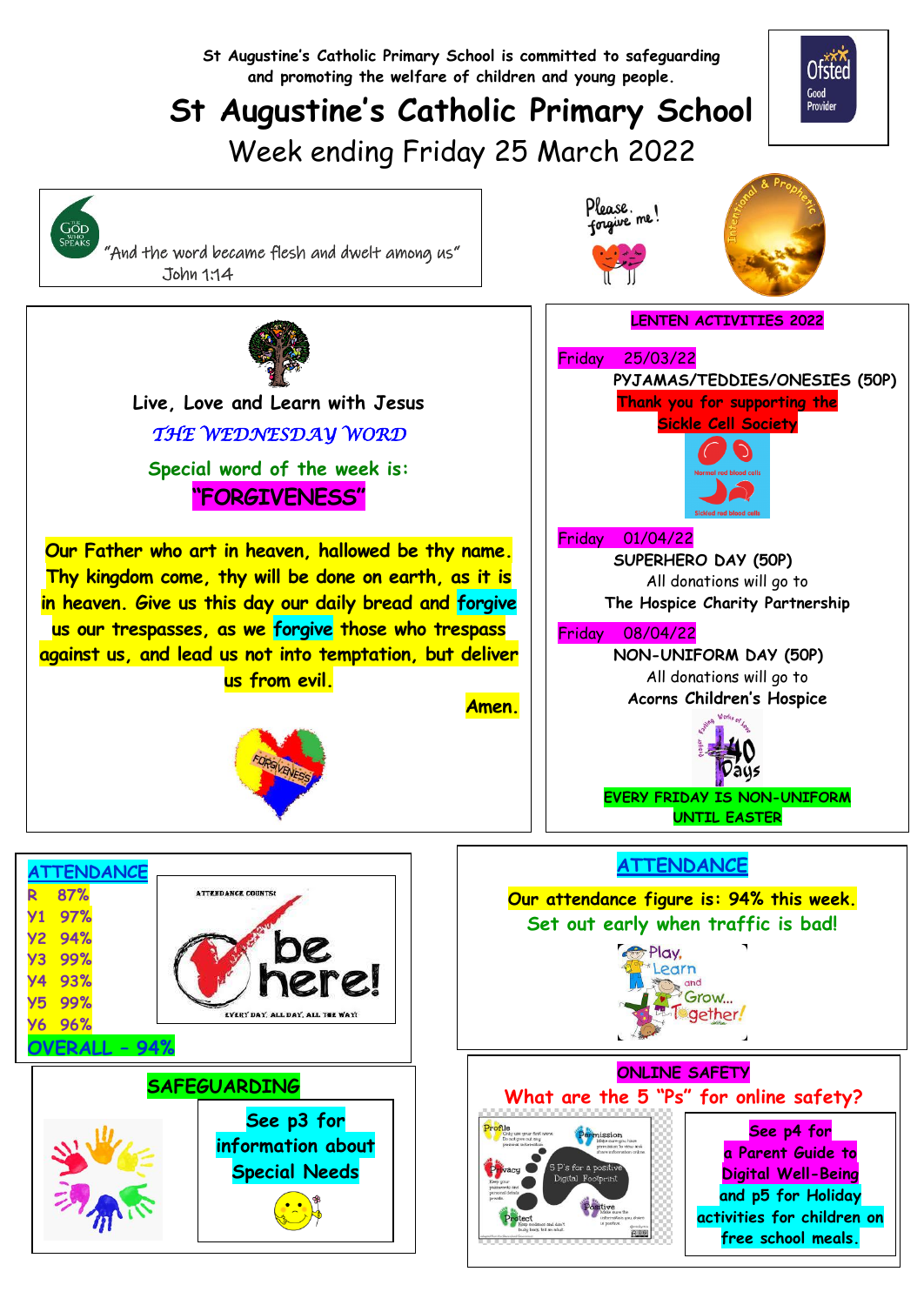#### **MESSAGES FROM CLASS TEACHERS**

| <b>CLASS</b>      |                                                               | <b>STARS OF THE WEEK</b> |                  |
|-------------------|---------------------------------------------------------------|--------------------------|------------------|
| <b>Nursery</b>    | This week, we have been planting beans and celebrating our    | Leah Faraj               | Jonathan Sam     |
|                   | Mums who are so wonderful.                                    |                          |                  |
| Reception         | This week, we have made a "missing poster" for The            | Kendy Dao                | Mia Tran         |
|                   | Everywhere Bear! Have you seen him?                           |                          |                  |
| <b>Year One</b>   | We absolutely loved our special Dance Track workshop with     | Aitana Romero            | Evit Dani        |
|                   | our visitors from the Birmingham Royal Ballet on Monday.      |                          |                  |
| <b>Year Two</b>   | We have been learning how to find fractions of numbers. We    | Aidan Carby              | Melissa          |
|                   | enjoyed performing different poems this week as well.         |                          | Milkova-Holubova |
| <b>Year Three</b> | We have worked really hard with fractions. Well done, Year 3! | Catherine Gomez          | Adam Sharafpiani |
|                   | You have all worked really hard.                              |                          |                  |
| <b>Year Four</b>  | During the week, we have been working hard on formal          | Kaylee Ho                | Ciara Onodyova   |
|                   | methods for multiplication and division.                      |                          |                  |
| <b>Year Five</b>  | We have been busy writing non-chronological reports and       | Magdalena                | Milan Gazi       |
|                   | finding percentages of numbers.                               | Kasperkiewicz            |                  |
| <b>Year Six</b>   | Well done, Year 6! You have worked hard to complete your      | Sebastian Prusak         | Jacob Mulvenna   |
|                   | Monet art work. Remember to revise Y5/6 spelling lists.       |                          |                  |

**PLEASE WATCH OUT FOR POSSIBLE SYMPTOMS OF COVID-19:**

 **NEW CONTINUOUS COUGH/HIGH TEMPERATURE/LOSS OF OR CHANGE IN NORMAL SENSES OF TASTE & SMELL IF LATERAL FLOW TESTS ARE NEGATIVE, CHILDREN SHOULD ATTEND SCHOOL**



#### **READ WRITE INC LINKS**



#### **PHONICS**

**YEAR RECEPTION**

**<https://schools.ruthmiskin.com/training/view/0QIQG3s6/8sQqqcFx> <https://schools.ruthmiskin.com/training/view/RwcliFOq/SpBMBblT> <https://schools.ruthmiskin.com/training/view/ImbFh9VT/Iy1KQYFv> <https://schools.ruthmiskin.com/training/view/JgQ7dBcf/OLOBvIIg> <https://schools.ruthmiskin.com/training/view/PfSdewxM/zAL082My> <https://schools.ruthmiskin.com/training/view/1AVLgqvr/YL6hSwQn> YEAR ONE**

**<https://schools.ruthmiskin.com/training/view/xhquHNvl/npmbuKMm> <https://schools.ruthmiskin.com/training/view/gS3GO5ms/JLBYrzNg> <https://schools.ruthmiskin.com/training/view/yrMUfNlV/cLIxadGG> <https://schools.ruthmiskin.com/training/view/lcOQMyRh/w8HvIZTS> <https://schools.ruthmiskin.com/training/view/yrMUfNlV/cLIxadGG> <https://schools.ruthmiskin.com/training/view/DIVi5VuN/zqTbINhp> <https://schools.ruthmiskin.com/training/view/VoExemyG/LwgIPKVP> YEAR TWO**

**<https://schools.ruthmiskin.com/training/view/lZTyvWy4/gWSajXcD> <https://schools.ruthmiskin.com/training/view/UAaz8qJq/wzP8jYGs> <https://schools.ruthmiskin.com/training/view/QY0RNvmG/mQIShQpn> <https://schools.ruthmiskin.com/training/view/7ZZsDj2V/CeWox0hD> <https://schools.ruthmiskin.com/training/view/DhJzHBaa/F9WytoeC> <https://schools.ruthmiskin.com/training/view/3EcZ3yoF/PpdG2IUF> <https://schools.ruthmiskin.com/training/view/2XaQY8Zv/oJkdL1w6> <https://schools.ruthmiskin.com/training/view/jQWsWTKW/P0BWFexy> <https://schools.ruthmiskin.com/training/view/yaY8FTO9/8U7oYnwA>**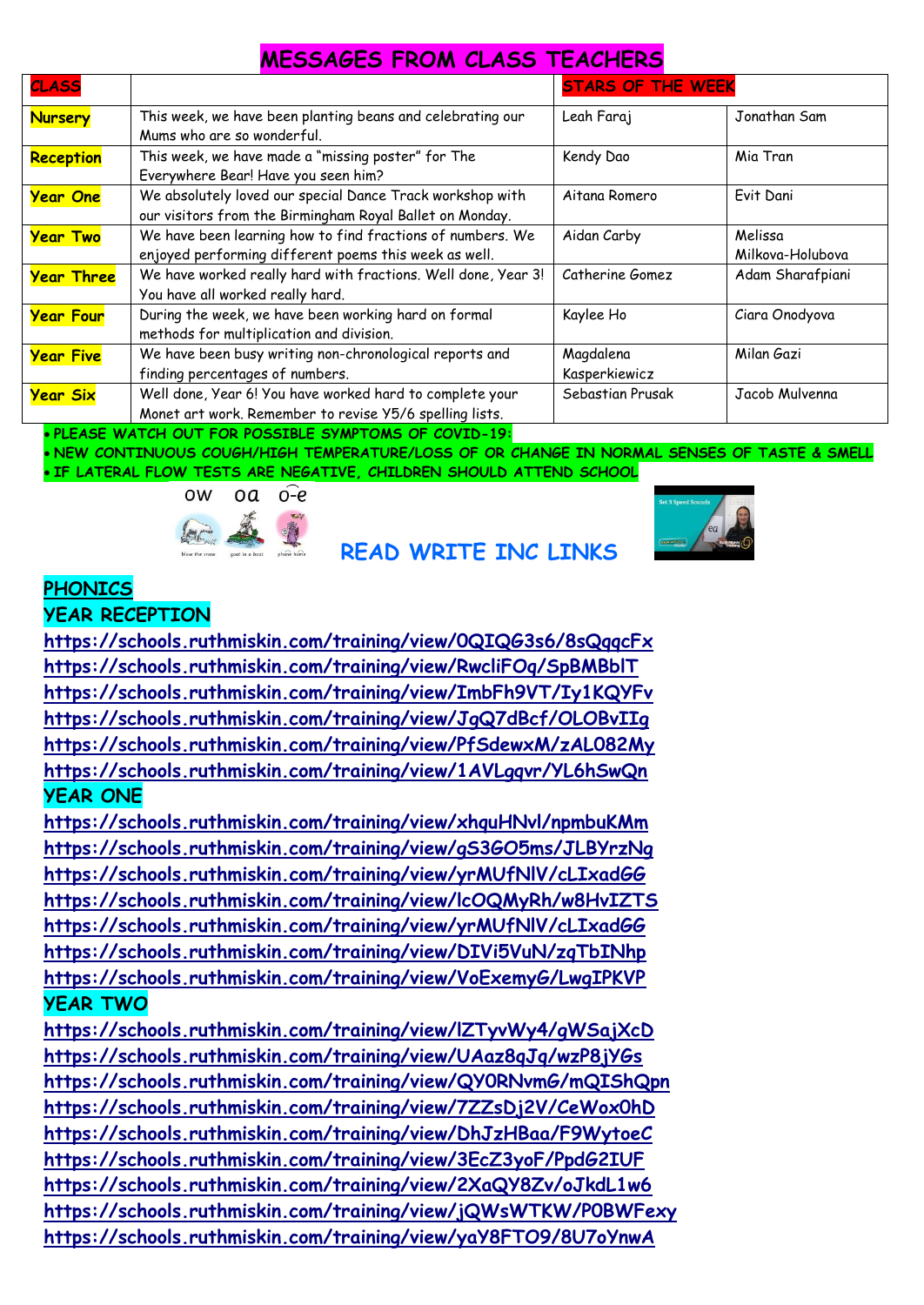

## Are you concerned that your child has Special Educational **Needs or a Disability?**

The Birmingham Local Offer website provides help and support for your family www.localofferbirmingham.co.uk





BIRMINGHAM<br>CHILDREN'S TRUST **NHS**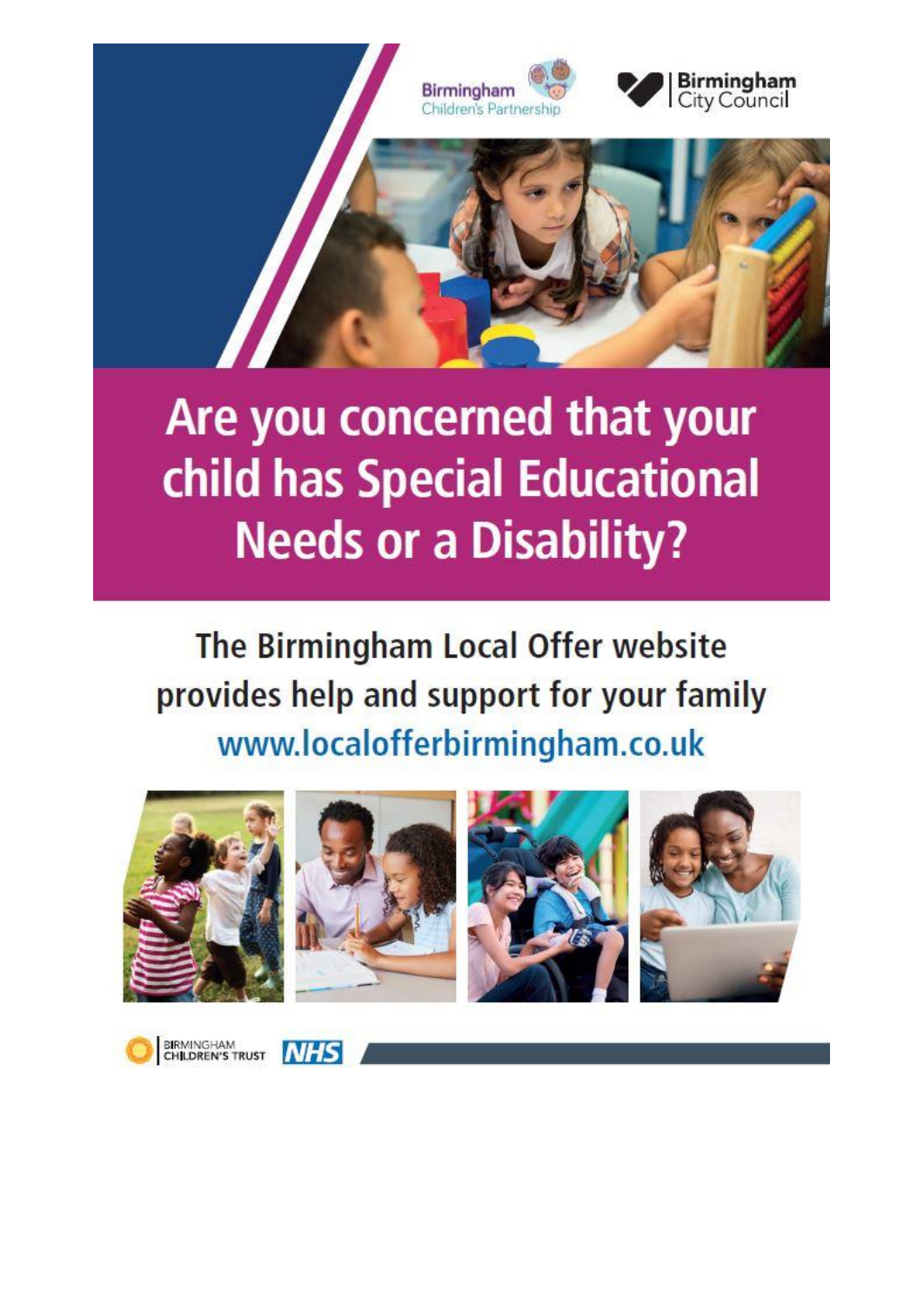### **Digital Well-Being Parent Guide**



# · parentzone

### **A quick guide for what you need to know**

**What is digital wellbeing?**

**Digital wellbeing** involves **using technology** in ways that **benefit mental, physical and emotional health**. A main part of digital wellbeing is **achieving balance** in **how you use the internet and other technologies**.

When thinking about digital wellbeing, it's important **to focus on** *how* **your child is using technology**. It's all about **responding to technology both positively and realistically**, to help keep children **engaged but also safe**.

**How to improve your child's digital wellbeing**

There are several things you can do **to promote digital wellbeing**. **Limits on screen-use** at **certain times** can be helpful, but research shows that **what your child is doing** on their device **matters more than how long they spend on it**.

Focus on **what your child is getting out of their online activities**. Children and young people often use the internet for **learning, doing something creative, or keeping in touch with friends**. All of this **improves mental and emotional health**.

It's also helpful to **work on digital wellbeing as a family**. This could involve **not using screens at dinner** – which includes **parents not looking at their own phones** – **or watching a movie together**.

**Risk in digital wellbeing**

**Parental controls** help improve the safety of your child online by **minimising their exposure to possibly dangerous situations.**

It's also important that your child **knows how to respond to upsetting or harmful content online**. Talk to them about **the risks of sharing sensitive information online** and the **importance of keeping their account secure**.

Make sure that they understand **how to block and report inappropriate behaviour** on whatever site they're using.

**What else should I do?**

**Communication** is key for keeping up digital wellbeing.

Keep talking to your child about **how** they are using their devices. **Encourage them to come to you** if they feel that their **screen-use is having a negative effect on their health** or if they've experienced anything online that **made them feel uncomfortable**.